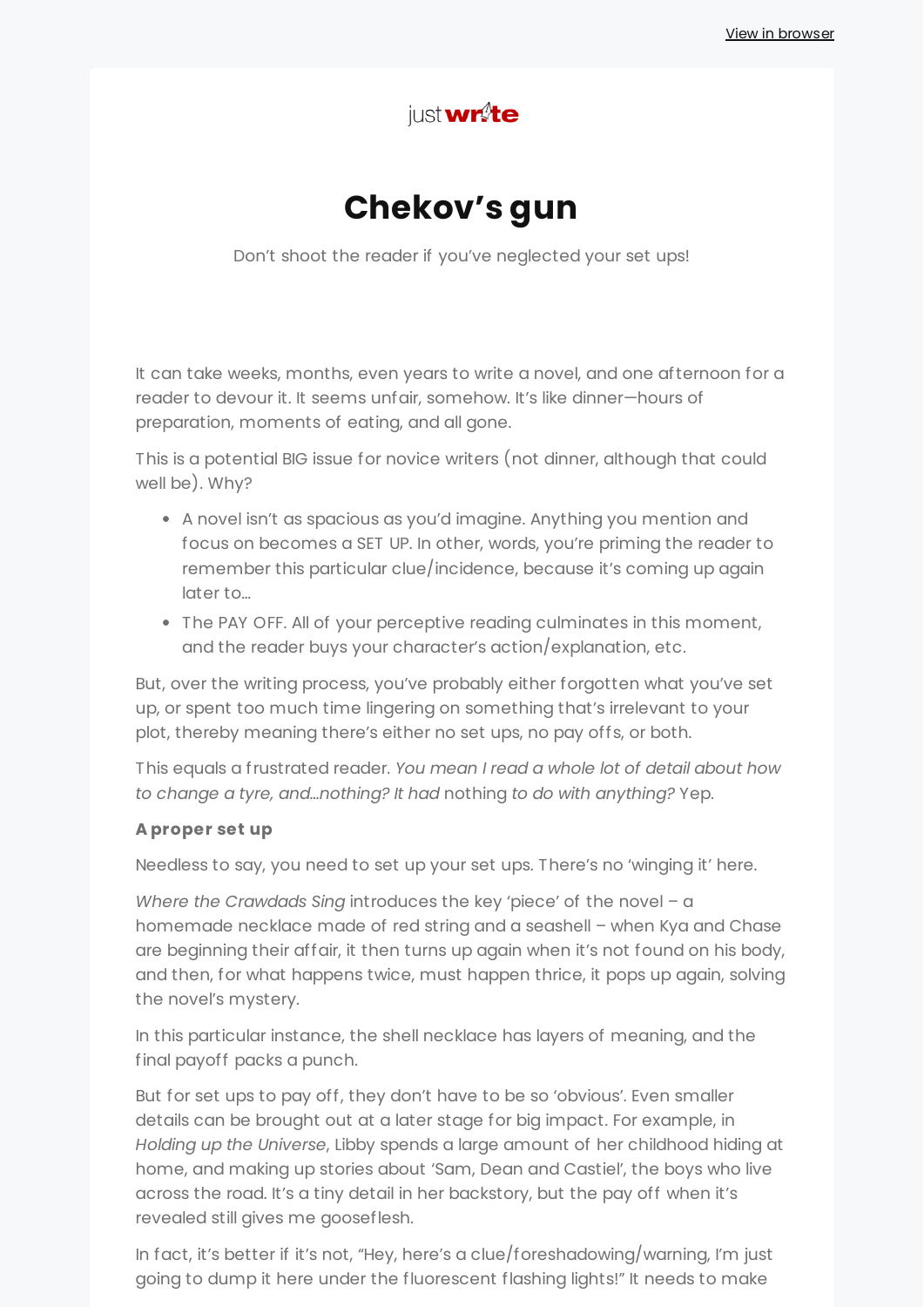sense, and weave into your narrative seamlessly, almost as if the reader wouldn't notice it.

It also, ideally has to have a fair amount of time before the pay off. But not too much.

## **What qualifies as a 'plant'?**

Plenty things. Other characters. Lines of dialogue. Objects like that piece of jewellery.

Did you ever read the *Song of Ice and Fire* books, i.e. *Games of Thrones*? Any time the red woman looks into the future, she's searching frantically for signs of Stannis Baratheon as the future king, but then either her thoughts turn to Jon Snow, or Jon Snow's name would be mentioned, or the next paragraph would be about Jon Snow. Similar set ups are littered throughout these books in connection with Jon as the rightful ruler (maybe/probably not/is he ever going to finish these books?) \*Spoiler\* This was not paid off in the series, and it wouldn't have been an issue if the person who was chosen as king HAD been properly set up. But he wasn't, so it was.

### **Why use set ups?**

Credibility for future story events! You can't pluck a miracle from the ether – you have to artfully place the miracle so that it's logical, believable, full of righteous integrity.

Well-placed set ups:

- **Increase the credibility of your characters.** Mark recognizes when one of his classmate's has turned into a vampire in *Salem's Lot*. Our introduction to Mark includes his voracious appetite for monster movies and magazines, so, *duh*, of course he noticed his friend's peculiar affliction.
- **Increase tension.** Ah, Chekov's infamous gun*. "If you say in the first chapter that there is a rifle hanging on the wall… in the second or third chapter, it absolutely must go off. If it's not going to be fired, it shouldn't be hanging on the wall."* Next time you watch *Gremlins*, notice how when anyone slams the front door shut, a ceremonial blade falls from its place on the wall. What gets used when confronted with an army of gremlins?
- **Can be a joke (it's not all serious…)**. An obvious example of this is Liam Neeson's character in *Love Actually*, who mentions many times how the only woman he'd consider in his life after his wife's death is Claudia Schiffer. Then, later on he meets Sam's mother…played by Claudia Schiffer.
- **Can support your novel's theme.** In *Wide Sargasso Sea*, the parrot's clipped wings means it cannot escape the burning house, a warning of what's to come for the first Mrs. Rochester.

## **What about pay off s?**

They have to be satisfying, above all else. Not flat, or predictable, or worse, groan inducing.

They also have to exist. In *Grown Ups*, Marian Keyes sets up sooo many situations that she doesn't pay off, but the one that really had me frustrated was the repeated threat to Jessie's business if she didn't go online. Alas, no payoff for this set up. It remains permanently unresolved.